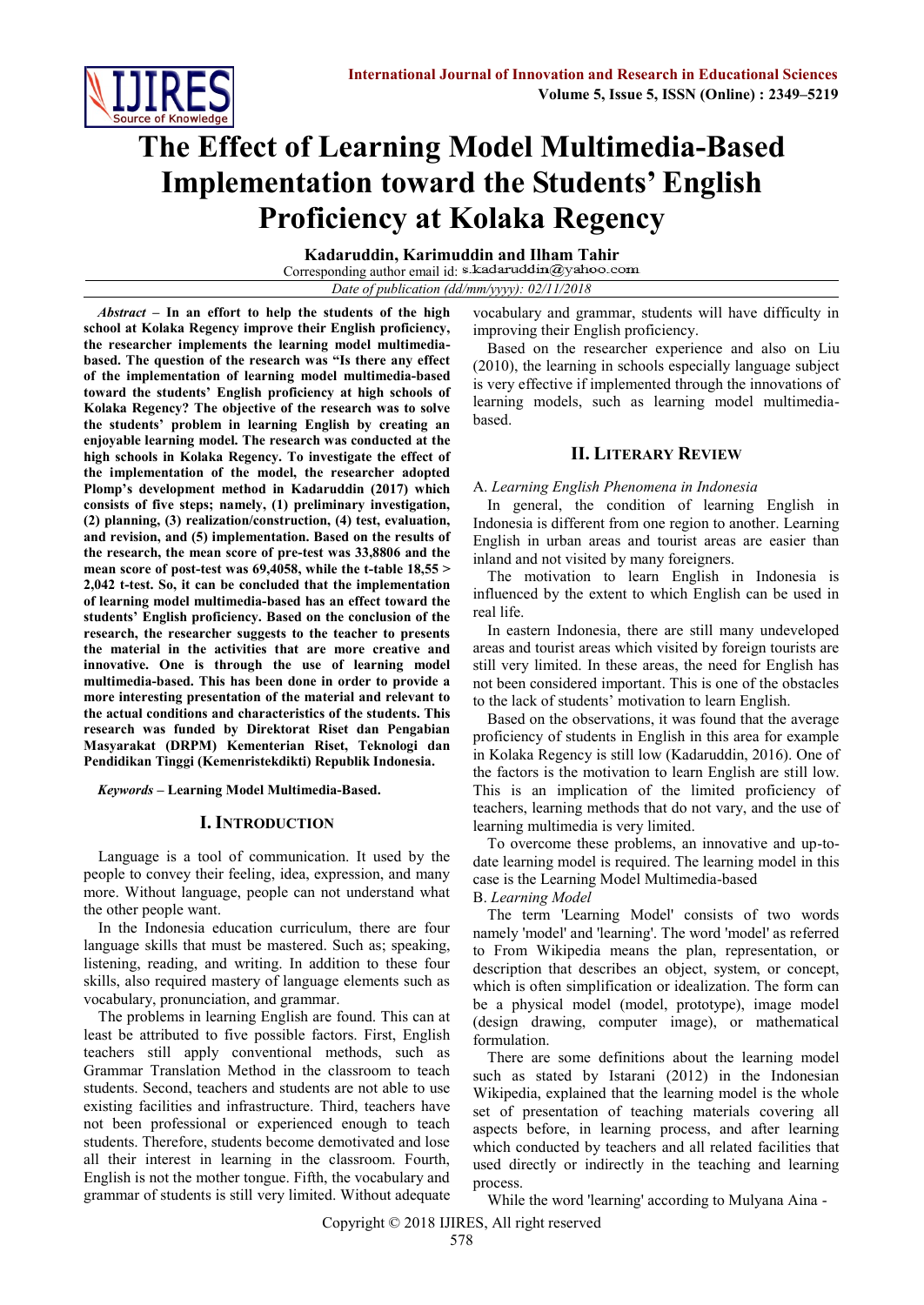

(2016) is a process of interaction between learners, between learners and educator, and between participants and other learning resources in an educational environment that took place educatively, so that learners can build attitudes, knowledge, and their skills to achieve the established goals.

Based on some definition above, it can be concluded that the learning model is a set of rules and guidelines that serve as a reference in the learning process from the planning stage, implementation phase, to the evaluation stage involving various supporting facilities to achieve the learning objectives.

# C. *Learning Multimedia*

Kadaruddin (2016) states that multimedia is taken from two words that is 'multi' and 'media'. 'Multi' means a lot and 'media' means tools or intermediaries. Thus, multimedia can be defined as a combination of several media that can be used as a tool or an intermediary.

In a broader sense, multimedia can be defined as a combination of several elements of text, graphics, sound, video, and or animation that results in an interesting presentation. For multimedia computer users can be interpreted as computer information that can be exposed via audio or video, text, graphics, and animation. In addition, it can be described that multimedia is a combination of data or media to convey an information so that information presented with more interesting.

So, we can say that learning multimedia is a combination of several media, which is used as a means of delivering information in communication activities and interaction between teachers and students in the learning process.

# D*. The Latest English Learning Model*

Learning English will be more successful if the learning is done by integrating one skill with another skill and involving language elements. For example, in conversatio- -n or dialogue learning, it should integrate the speaking and listening skills, as well as include explanations related to vocabulary, grammar, and pronunciation. Similarly, on other learning materials. It is in line with Tajzad and Seyyed (2014) which their participants positively join the class by integrated skill approach.

Learning English in Indonesia is not easy. Although the learning of English has begun from elementary school to university level, some even started from early age. One of the reasons for this is because English is not a mother tongue, so in learning English, students are often influenced by their mother tongue, both in terms of pronunciation, and the structure of the sentence. In addition, some students in some regions of Indonesia feel that the use of English has not been considered important (Kadaruddin, 2017).

# E. *Learning Model Multimedia-Based*

Learning model multimedia-based is a model of learning that utilizes multimedia learning as the main means of presentation of learning materials. Multimedia learning that can be used in the form of interactive multimedia and linear multimedia by utilizing the use of computers, projectors (infocus), and sound system as the main device.

The presentation can be individually, pairs, group, collaborative, and classical. While the learning materials can be general can also be contextual.

The main purpose of learning is to create a more live, fun, and less boring learning environment. With the atmosphere like this then the motivation of students in the learning process can be increased so that the learning objectives can be achieved optimally.

This learning model is an innovative learning model that requires the proficiency, creativity, and carefulness of teachers in choosing, creating, and using learning multimedia in accordance with the conditions and objectives of learning to be achieved.

At first, preparation. In order for this learning model multimedia-based to be properly applied, the following preparations are required:

- Inadequate multimedia and learning tools, electricity, and internet connection (if required), adequate and ready to use;
- Learning tools;
- Learning materials adapted to learning tools; and
- Guide the implementation of multimedia learning.

At second, Rare-step. After the preparation stage has been well implemented, the steps of implementation of learning model multimedia-based of English as follows:

- Explain to students about the learning objectives to be achieved;
- Describe the learning scenario relating to the use of learning multimedia;
- Present learning materials using pre-prepared learning multimedia;
- Provide an opportunity for students to pay attention to the presentation of the material through the use of multimedia learning;
- Explain the learning materials that have been presented;
- Observe all student activities during the learning process;
- Repeating the required material presentation; and
- Hold discussions and provide conclusions about the learning materials that have been presented.

At last, variation. Implementation of learning model multimedia-based English can be implemented individua- -lly, in pairs, groups, and classical, tailored to the learning objectives and multimedia learning used. This learning model can be implemented in the classroom or outside the classroom.

# **III. METHOD**

# A. *Design of the Research*

The design of the research was pre-experimental method with one group pre-test and post-test design. The design involves one group as pre-test (01), expose to treatment  $(x)$ , and post-test  $(02)$ .

| Table 3.1 Research design |              |    |  |  |  |  |
|---------------------------|--------------|----|--|--|--|--|
|                           | $\mathbf{x}$ | നാ |  |  |  |  |

Where:

Copyright © 2018 IJIRES, All right reserved 579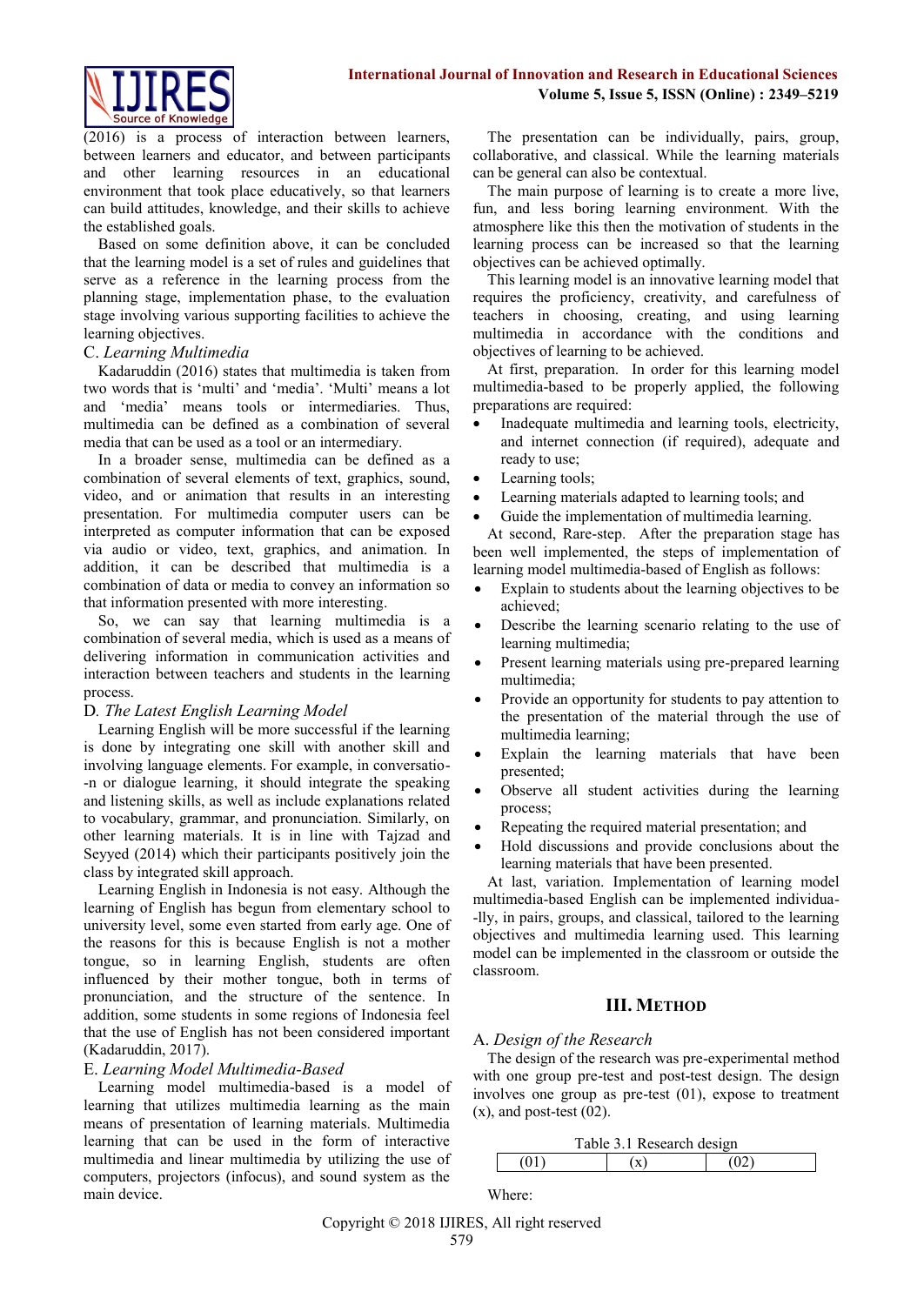

# **International Journal of Innovation and Research in Educational Sciences Volume 5, Issue 5, ISSN (Online) : 2349–5219**

 $(01)$  = Pre-test.  $(x)$  = Treatment.  $(02)$  = Post-test. (Gay, 1981:225). B. *Variable*

The were two variables involve in this research to see the effects of learning model multimedia-based toward the students' English proficiency.

The use of learning model multimedia-based was categorized as the independent variable; and

The students' English proficiency was categorized as dependent variable.

#### C. *Population and Sample*

The population of this research were all students of High Schools in Kolaka Regency. The total of school was 35.

The sample of this research were the students of first class of 11 junior high schools and first class of 11 senior high schools in Kolaka Regency. Regarding to sampling matter, the researcher used purposive sampling technique. While the sample of the research was taken from 1 school of junior high schools and 1 school of senior high schools each sub-Regency.

#### D. *Instrument of the Research*

In collecting the data, there was one kind of instrument utilized in this research. English test used to acquire detail information about the students' English proficiency after the teaching and learning process end.

#### E. *Procedure of Collecting Data*

In collecting data, there were procedures that the researcher has to do, they are: Pre-test, Treatment, and Post-test

#### F*. Technique of Data Analysis*

In this research, the researcher used descriptive inferential statistics to analyzing the data. Descriptive statistics used to describe the basic features of the data in the research and inferential statistics used to test the hypothesis. After gaining the data, the data was analysed by using SPSS (Statistic Product Service Solution).

# **IV. FINDING AND DISCUSSION**

The data where collected by administrating the test. The test was administrated twice namely pre-test and post-test. Pre-test was given before treatment and the post-test was given after treatment.

# A. *Finding of Analysis*

The analysis of the students finding to describe the students' result showed on the descriptive statistic. It was showed the different score of the students between the score of pre-test and post-test as table 1.

Table 4.1. The Sstudents' Score in Pre-Test.

| <b>Descriptive Statistics</b> |  |         |                |         |         |  |  |
|-------------------------------|--|---------|----------------|---------|---------|--|--|
|                               |  | Mean    | Std. Deviation | Minimum | Maximum |  |  |
| Pre-test                      |  | 33,8806 | 12,53980       | 21.21   | 76.11   |  |  |

The table above showed that the result of the students in pre-test was the mean score was 33,8806, the standard deviation was 12,53980, while the lowest score of the students was found 21,21 and the highest score of the students in pre-test was 76,11.

| Table 4.2. The Students' Score Category in Pre-Test. |  |  |  |  |  |  |  |
|------------------------------------------------------|--|--|--|--|--|--|--|
|------------------------------------------------------|--|--|--|--|--|--|--|

|                |          |                |       | Pre-test       |                 |               |  |
|----------------|----------|----------------|-------|----------------|-----------------|---------------|--|
| No             |          | Score          |       | Classification | Students' Score |               |  |
|                |          |                |       |                | F               | $\frac{0}{0}$ |  |
|                | $\theta$ | ٠              | 35    | Very poor      | 24              | 77,41%        |  |
| $\overline{2}$ | 36       |                | 55    | Poor           | 5               | 16,12%        |  |
| 3              | 56       |                | 65    | Fair           | ٠               | 0%            |  |
| 4              | 66       | $\blacksquare$ | 75    | Fairly good    | ٠               | $0\%$         |  |
| 5              | 76       | $\overline{a}$ | 85    | Good           | $\overline{2}$  | 6,45%         |  |
| 6              | 86       | $\overline{a}$ | 95    | Very good      | ۰               | $0\%$         |  |
| n              | 96       | $\overline{a}$ | 100   | Excellent      | $\blacksquare$  | 0%            |  |
|                |          |                | Total |                | 31              | 100%          |  |

Table 4.3. The Students' Score in Post-Test.

| No             |          |                          |       | Classification  |                          | Students' Score |  |
|----------------|----------|--------------------------|-------|-----------------|--------------------------|-----------------|--|
|                |          | Score                    |       |                 | F                        | $\frac{0}{0}$   |  |
|                | $\Omega$ | ٠                        | 35    | 24<br>Very poor |                          | 77,41%          |  |
| $\overline{c}$ | 36       | $\blacksquare$           | 55    | Poor            | 5                        | 16,12%          |  |
| 3              | 56       | $\blacksquare$           | 65    | Fair            | $\overline{\phantom{a}}$ | $0\%$           |  |
| $\overline{4}$ | 66       | $\overline{\phantom{a}}$ | 75    | Fairly good     | $\overline{\phantom{a}}$ | $0\%$           |  |
|                | 76       | $\blacksquare$           | 85    | Good            | $\overline{c}$           | 6,45%           |  |
| 6              | 86       | $\overline{\phantom{a}}$ | 95    | Very good       | $\blacksquare$           | $0\%$           |  |
| ÷              | 96       | $\blacksquare$           | 100   | Excellent       | $\overline{\phantom{a}}$ | $0\%$           |  |
|                |          |                          | Total |                 | 31                       | 100%            |  |

The table above showed that the result of the students in post-test was the mean score was 69,4058, the standard deviation was 12,47521, while the lowest score of the students was found 46,82 and the highest score of the students in post-test was 97,56.

Table 4.4. The Sudents' Score Category in Post-Test.

|                | Post-test |                          |       |                |                 |        |  |  |  |  |
|----------------|-----------|--------------------------|-------|----------------|-----------------|--------|--|--|--|--|
| No             |           | Score                    |       | Classification | Students' Score |        |  |  |  |  |
|                |           |                          |       | F              | $\%$            |        |  |  |  |  |
|                | $\Omega$  | ٠                        | 35    | Very poor      | $\theta$        | $0\%$  |  |  |  |  |
| $\overline{2}$ | 36        | $\overline{\phantom{a}}$ | 55    | Poor           |                 | 16,13% |  |  |  |  |
|                | 56        |                          | 65    | Fair           |                 | 22.58% |  |  |  |  |
| 4              | 66        | ٠                        | 75    | Fairly good    | 10              | 32,26% |  |  |  |  |
|                | 76        | $\overline{a}$           | 85    | Good           |                 | 16,13% |  |  |  |  |
| 6              | 86        |                          | 95    | Very good      | 3               | 9,68%  |  |  |  |  |
|                | 96        | ٠                        | 100   | Excellent      |                 | 3.23%  |  |  |  |  |
|                |           |                          | Total |                | 31              | 100%   |  |  |  |  |

#### *Hypothesis Testing*

The t-test was formulated using SPSS program to found the effect of learning model multimedia-based. The t-test was success if t-table >t-count. The hytpothesis testing or the t-test was showed on the table below:

Table 4.5. The Paired Sample Test of t –test.

| <b>Paired Sample Test</b> |                       |       |                   |                    |       |                                              |       |    |                        |
|---------------------------|-----------------------|-------|-------------------|--------------------|-------|----------------------------------------------|-------|----|------------------------|
|                           |                       | Mean  | Std.<br>Deviation | Std. Error<br>Mean |       | 95% Confidence Interval<br>of the Difference |       | df | Sig. $(2 -$<br>tailed) |
|                           |                       |       |                   |                    | Lower | Upper                                        |       |    |                        |
| Pair I                    | Pre-test<br>Post-test | 35,53 | 10,67             | 1.92               | 39,44 | 31.61                                        | 18.55 | 30 | 0.00                   |

Based on the data above, the data value of t-test was bigger than the value of t-table. It indicates that there was a significant difference between the result of the students' English proficiency before and after treatment.

#### B. *Discussion*

The description of previous section shows the students' English proficiency has a significant. It was supported by the mean score of pre-test 33,8806 and post-test 69,4058. Based on the findings above, it can be concluded that there

Copyright © 2018 IJIRES, All right reserved